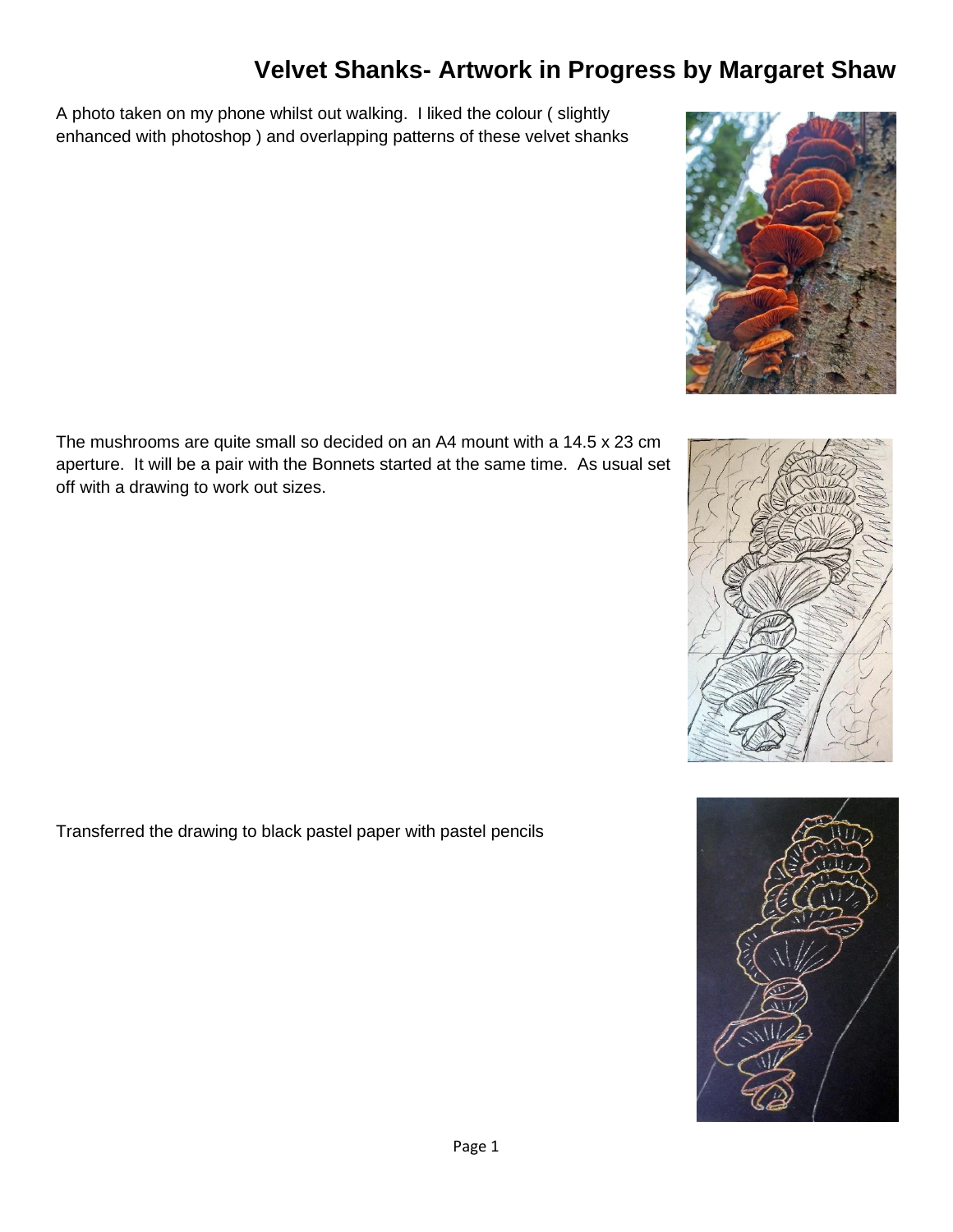## **Velvet Shanks- Artwork in Progress by Margaret Shaw**

Started the pastelling with a selection of pastels and pencils. Using the pastels for the base colour, blending sticks to create texture and pencils for the light outlines and the gills.

As I worked down the column of mushrooms I enjoyed zooming in on the reference picture to see the colours not visible at the normal level. Therefore I added some more colours to the palette – ochres and ambers.

Worked until all the mushrooms were filled in.